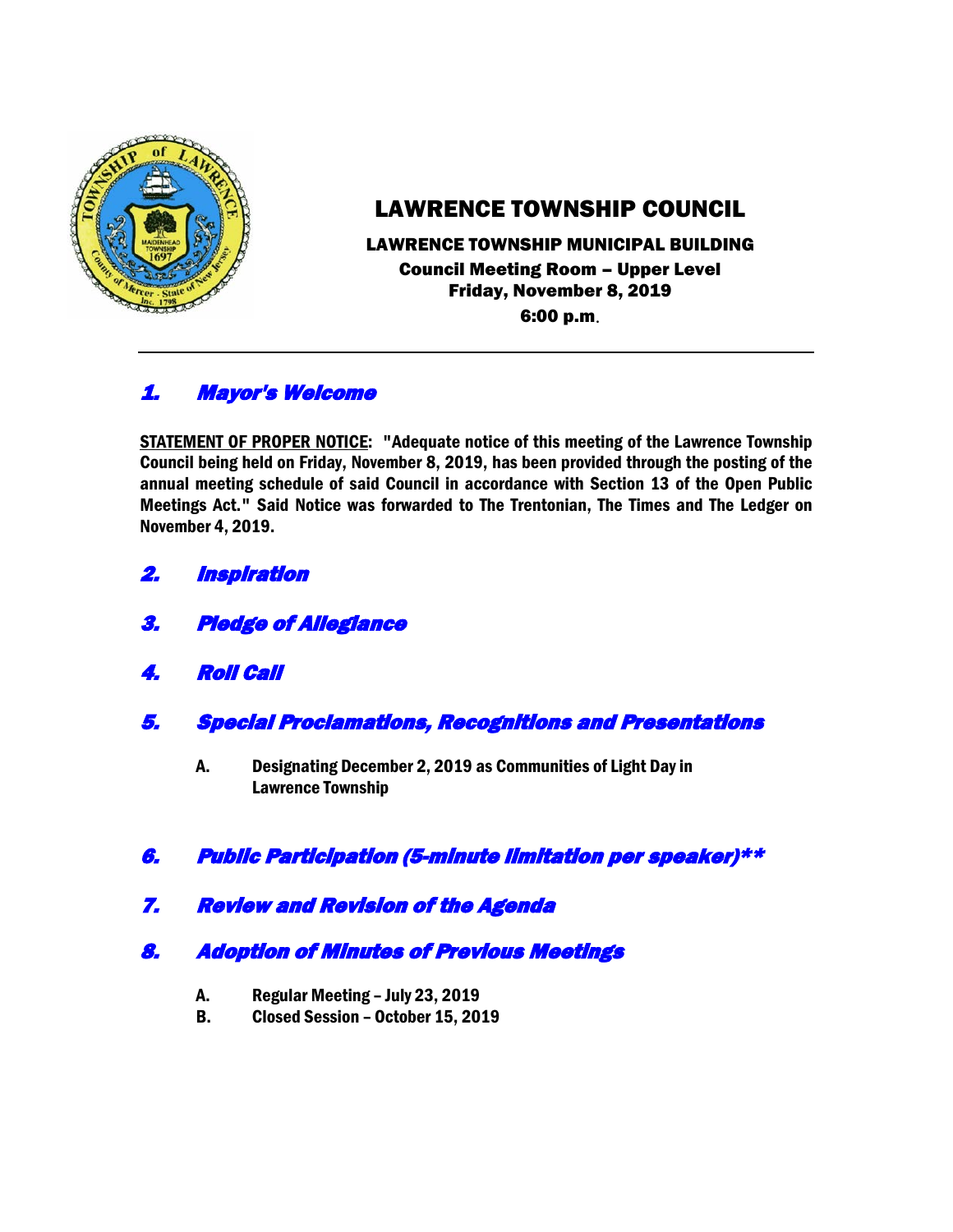## 9. Awarding and/or Rejecting of Bids\*

- A. Authorizing Awarding 2019 Drainage Improvement Phase 3 Project to Messercola Excavating Company, LLC
- B. Authorizing the Awarding of Contract for 2019 Tree Removal to Rich Tree **Service**
- C. Authorizing the Rejection of Bid for On-Line Data Processing for Assessor/Collector

#### 10. Introduction of Ordinances**\*\***

- A. Ordinance No. 2345-19 AN ORDINANCE OF THE TOWNSHIP OF LAWRENCE, COUNTY OF MERCER, AUTHORIZING THE SALE OF CERTAIN PROPERTY (BLOCK 4103, LOT 9 AS SHOWN ON THE TAX MAP OF THE TOWNSHIP OF LAWRENCE) OWNED BY THE TOWNSHIP OF LAWRENCE, NOT NEEDED FOR PUBLIC USE PURSUANT TO NJSA 40A:12-1, et seq
- B. Ordinance No. 2346—19 BOND ORDINANCE AMENDING BOND ORDINANCE 2258-17 BY THE TOWNSHIP OF LAWRENCE, COUNTY OF MERCER, STATE OF NEW JERSEY, IN ORDER TO REVISE THE DESCRIPTION OF THE IMPROVEMENT **HEREIN**
- C. Ordinance No. 2347-19 ORDINANCE AMENDING ORDINANCE 2297-18 BY THE TOWNSHIIP OF LAWRENCE, COUNTY OF MERCER, STATE OF NEW JERSEY, IN ORDER TO REVISE THE DESCRIPTION OF THE IMPROVEMENT HEREIN
- D. Ordinance No. 2348-19 ORDINANCE AMENDING ORDINANCE 2329-19 BY THE TOWNSHIP OF LAWRENCE, COUNTY OF MERCER, STATE OF NEW JERSEY, IN ORDER TO REVISE THE DESCRIPTION OF THE IMPROVEMENT HEREIN
- E. Ordinance No. 2349-19 BOND ORDINANCE AMENDING BOND ORDINANCE NO. 2186-14 BY THE TOWNSHIP OF LAWRENCE, COUNTY OF MERCER, STATE OF NEW JERSEY, IN ORDER TO REVISE THE DESCRIPTION OF THE IMPROVEMENT **HEREIN**

## 11. Adoption of Ordinances\*

A. Ordinance No. 2344—19 – AN ORDINANCE AMENDING CHAPTER 435 OF THE LAWRENCE TOWNSHIP ADMINISTRATIVE CODE ENTITLED "MOTOR VEHICLES AND TRAFFIC" – Handicapped Parking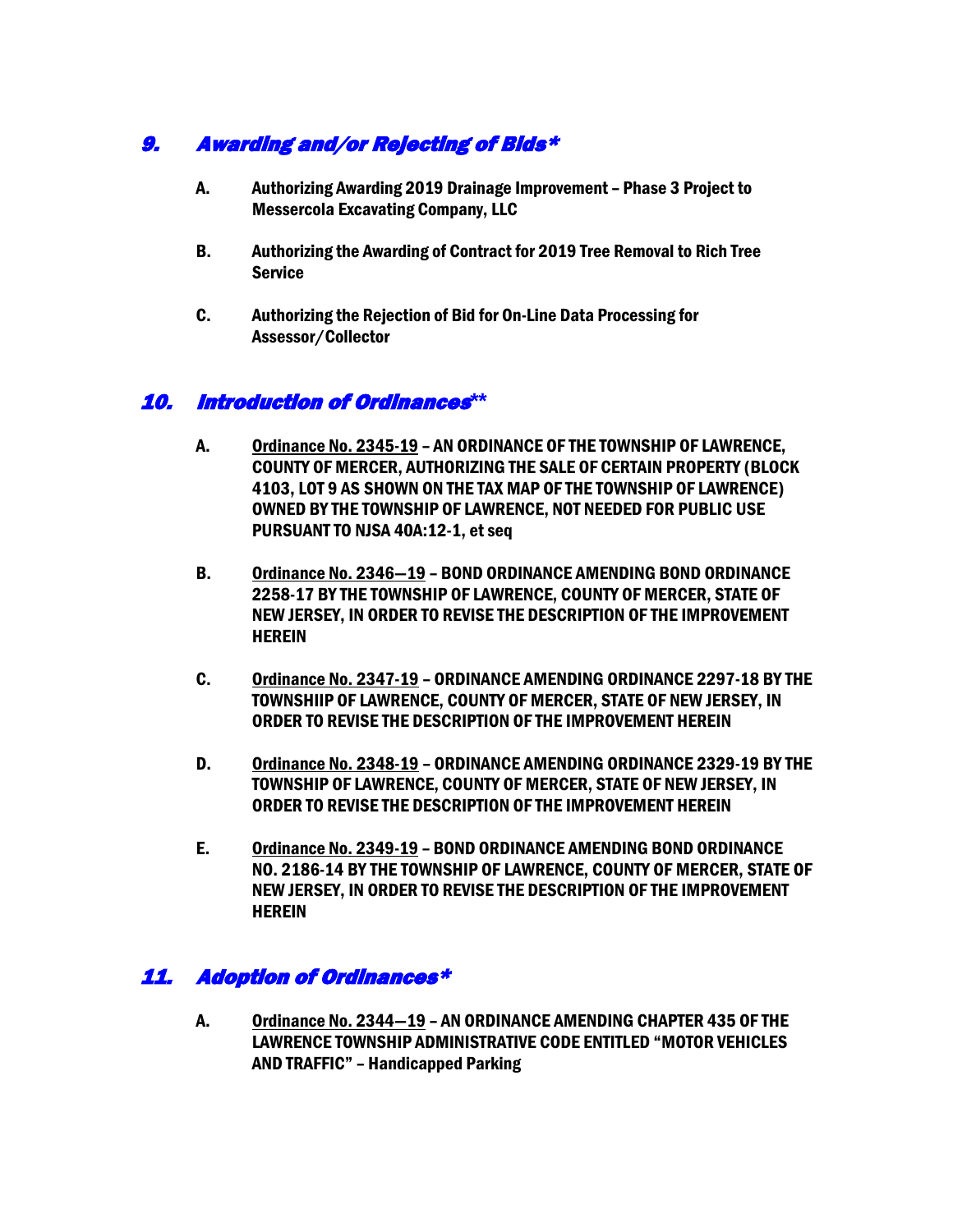- 12. Manager's Report
- 13. Attorney's Report
- 14. Clerk's Report
- 15. Unfinished Business
- 16. New Business
- 17. Public Participation (3-minute limitation per speaker) \*\*

## 18. Resolutions

#### A. Bond Acceptance

1) Authorizing Acceptance of Bonding for Bucci, S-01/10

#### B. Bond Release

1) Authorizing Release of Performance Bond for Route #1 Realty (Mercedes—Benz of Princeton), SP-01/17

#### C. Escrow Release

- 1) Authorizing Amending Resolution No. 393-19, Escrow Releases for ` Rider University
- 2) Authorizing Release of Soil Test Escrow for 4366 Province Line Road, IP-31/19

#### D. Refunds

- 1) Authorizing a Refund of Property Seized by the Police Department
- 2) Authorizing a Refund for Fee Overcharge for Fire Subcode Permit
- 3) Authorizing Refunds for Tax Overpayments
- 4) Authorizing a Refund for a Construction Fee Collected in Error
- 5) Authorizing Recreation Fee Refunds
- 6) Authorizing Refund of COAH Fees to 3509 Wick, LLC (Shake Shack)

## E. Special Items of Revenue

## F. Professional Services Agreements

- 1) Authorizing a Professional Services Agreement for Stormwater Facilities Mapping
- 2) Authorizing Amending the Professional Services Agreement for Planning Consultant to the Zoning Board
- 3) Authorizing a Professional Services Agreement for Fire Company Survey **Consultant**